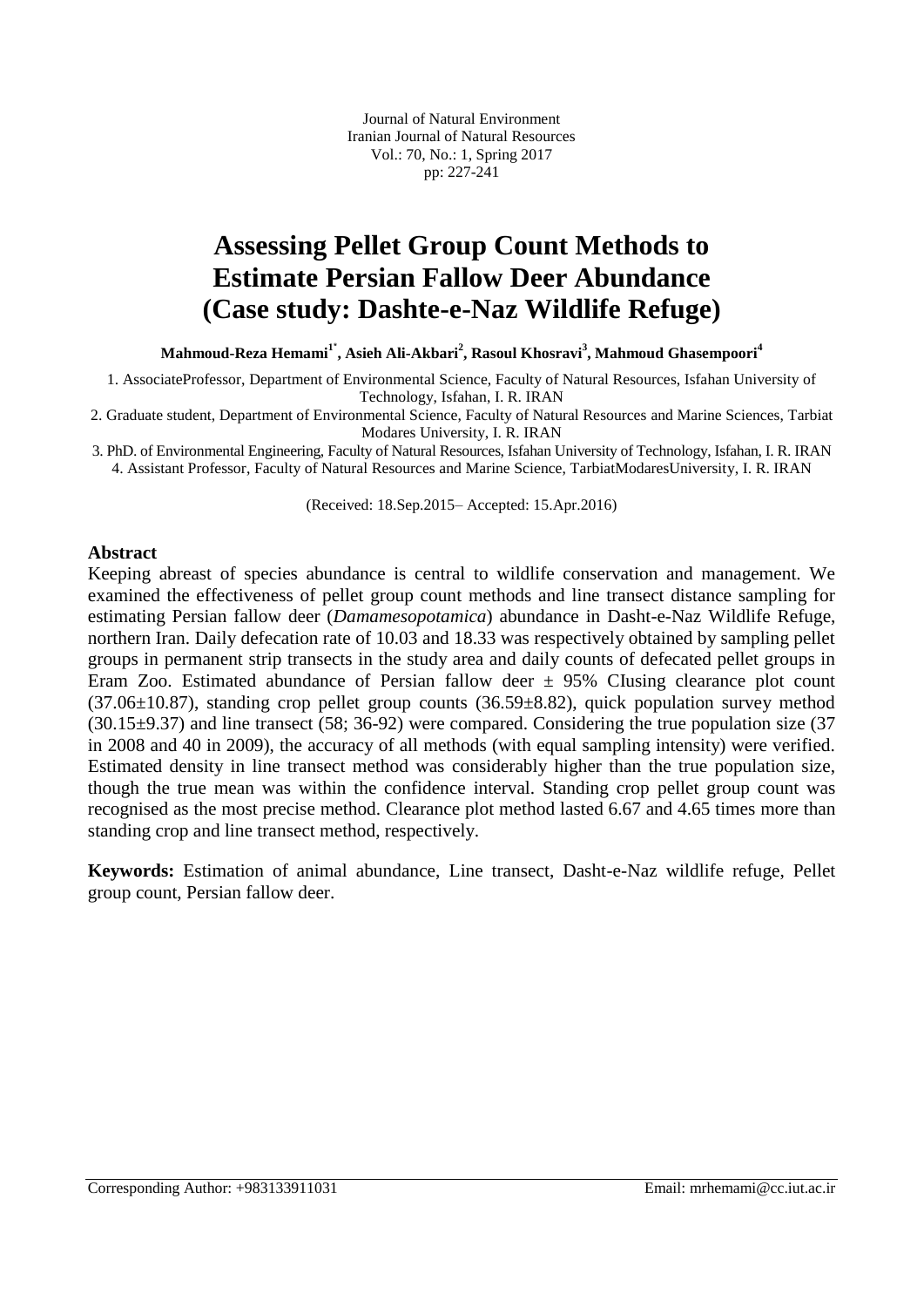Journal of Natural Environment Iranian Journal of Natural Resources Vol.: 70, No.: 1, Spring 2017 pp: 211-226

## **Assessment of Surface Soil Contamination with Selected Heavy Metals in Semnan Industrial Complex and Surrounding Areas**

**Mahdiyeh Nikravesh<sup>1</sup> , Alireza Karimi<sup>2</sup>**\* **, Isa Esfandiarpour<sup>3</sup> , Amir Fotovat<sup>4</sup>**

1. MSc student, Department of Soil Science, Faculty of Agriculture, Ferdowsi University, Mashhad, I. R. IRAN 2. Associate Professor, Department of Soil Science, Faculty of Agriculture, Ferdowsi University, Mashhad, I. R. IRAN 3. Associate Professor, Department of Soil Science, Faculty of Agriculture,Vali-e-Asr University, Rafsanjan, I. R. IRAN 4. Professor, Department of Soil Science, Faculty of Agriculture, Ferdowsi University, Mashhad, I. R. IRAN

(Received: 22.Jul.2015– Accepted: 21.Sep.2017)

### **Abstract**

The purpose of this study was to evaluate the role of anthropogenic and lithogenic factors on the pollution of surface soil of Semnan industrial complex and surrounding areas by Pb, Zn, Cu, Ni, Cr and Cd. For this purpose, 93 composite surface samples were collected from 0-10 cm depth in an area of 117  $\text{Km}^2$  and aqua regia extractable elements concentrations were measured by atomic absorption. Enrichment index, geo-accumulation index, contamination factor, pollution load index were used for assessment of pollution. Comparing the concentrations and variations of heavy metals among geomorphic units indicated that Pb, Zn, Cd and Cu are under anthropogenic sources influence and Ni and Cr have lithogenic origin. Concentrations of Pb, Zn and Cd with avarages of 93.9, 126.9 and 1.9 mg  $kg^{-1}$  in units D (industrial complex unit) were significabtly diffrernt from other units. Averege concentrations of Cu, Ni and Cr in the area with values of 22, 20 and 9.7 mg  $kg<sup>-1</sup>$  respectively did not vary siginificantly along the units; although the Cu in D and E units (beside industrial complex) was slightly higher than other units. The highest Enrichment index (EI) occurred in D and E units and indicated the most pollution due to industrial activities. According to geoaccumulation index (Igeo) the studied soils in the area with the exception of Pb and Cd grouped into uncontaminated class. Based on spatial distribution of PLI distribution showed higher pollution in D unit and units in eastern and southeastern of the area that were located in the direction of prevailing wind.

**Key words:** Enrichment index, Geo-accumulation index, Contamination factor, Pollution load index, Semnan industrial complex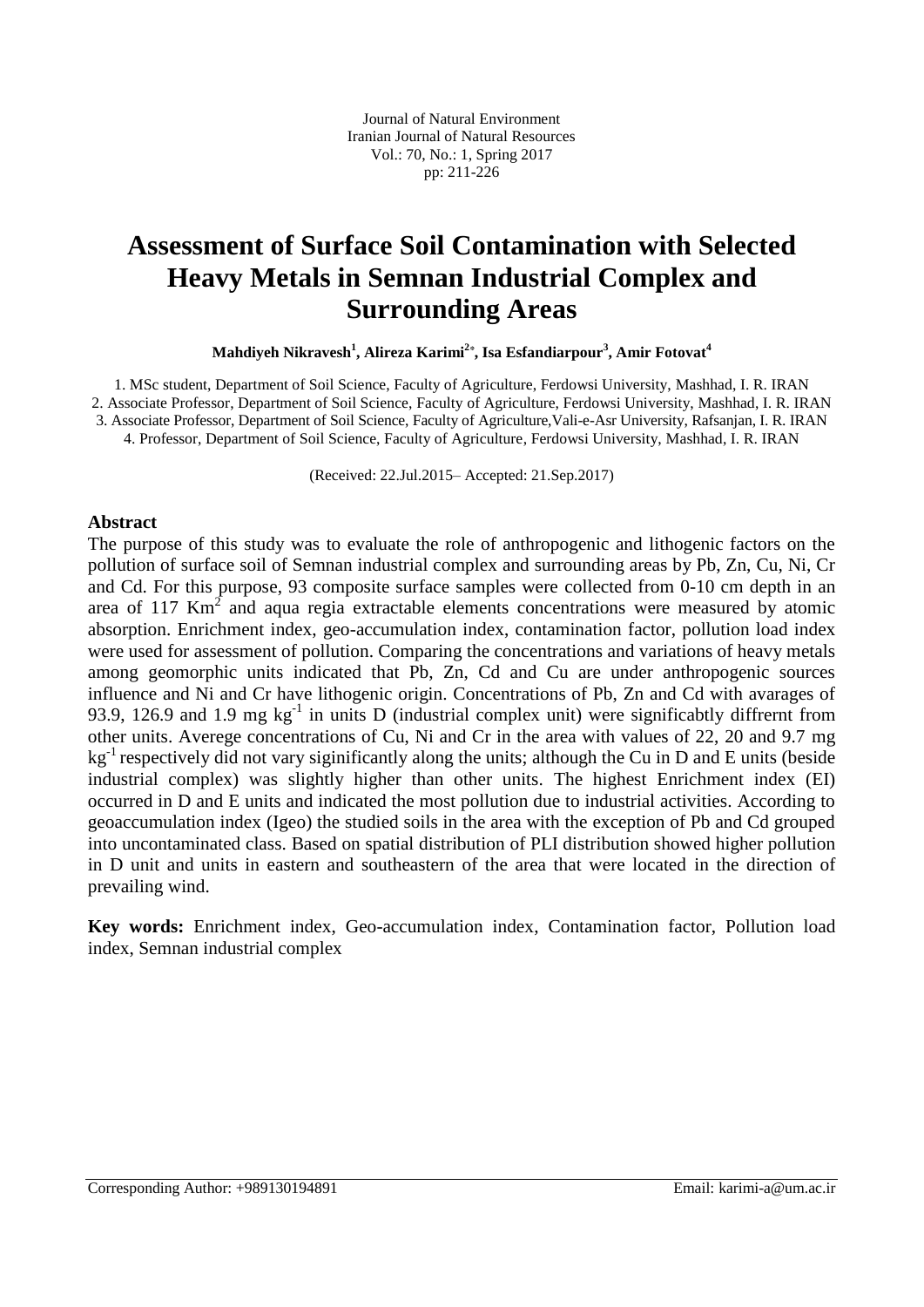### **Investigation of Factors Affecting Soil Organic Carbon along a Gradient Climate in Kermanshah Province**

**Elham Mansouri<sup>1</sup> , Alireza Karimi<sup>2</sup> , Hojat Emami<sup>2</sup> , YahyaParvizi**

<sup>1</sup>MSc Student, Department of Soil Science, Faculty of Agriculture, Ferdowsi University, Mashhad, I. R. IRAN <sup>2</sup>Associate Professors, Department of Soil Science, Faculty of Agriculture, Ferdowsi University, Mashhad, I. R. IRAN <sup>3</sup>Academic Member of Soil and Water, Agricultural and Natural Resources Research and Education Center, Agricultural Research Education and Extension Organization (AREEO), Kermansha, I. R. IRAN

(Received: 31.Oct.2015– Accepted: 21.Sep.2017)

### **Abstract**

Soil organic carbon contributes to the fertility, health and quality of soil. At regional scale, climate is the most important external factor which directly and indirectly regulates soil organic carbon content. The objective of this study was to investigate factors influencing the amount of soil organic carbon along a climatic gradient in Kermanshah province.In this region, the temperature and precipitation varies from 6 to 18.4°C and 273 to 835mm, respectively. There was a strong correlation between temperature and precipitation with altitude so that precipitation increased and temperature decreased by altitude. 56 soil samples were taken along the climatic gradient from 0-15 and 15-30cm on summit slope position of Cretaceous calcareous parent material.Soil organic carbon varied from 1.2 to 2.44% in 0-15cm and from 0.4-2.61% in 15-30cm soil depth.Average soil organic carbon content in 0-15 cm was 1.2% that decreased to 1.04 in 15-30 cm. No relationship was found between soil organic carbon and climatic parameters. The absence of relationship between soil organic carbon and climatic parameters can be attributed to the narrow range of precipitation and temperature in the study area. It seems that the range of precipitation and temperature variations are not enough to cause significant difference in biomass production. Positive correlation of soil organic carbon with silt and clay content and negative correlation with sand content showed that variation in particle size distribution in this region is the main factor impacting on soil organic carbon content. Increasing the fin fractions in soil improves soil fertility and creates suitable conditions for vegetation and increases the soil organic carbon; On the other hand, organo-clay (silt) complexes protect the soil organic carbon against decomposition.

**Key words**: Soil organic carbon, Climate, Particle size distribution, Kermanshah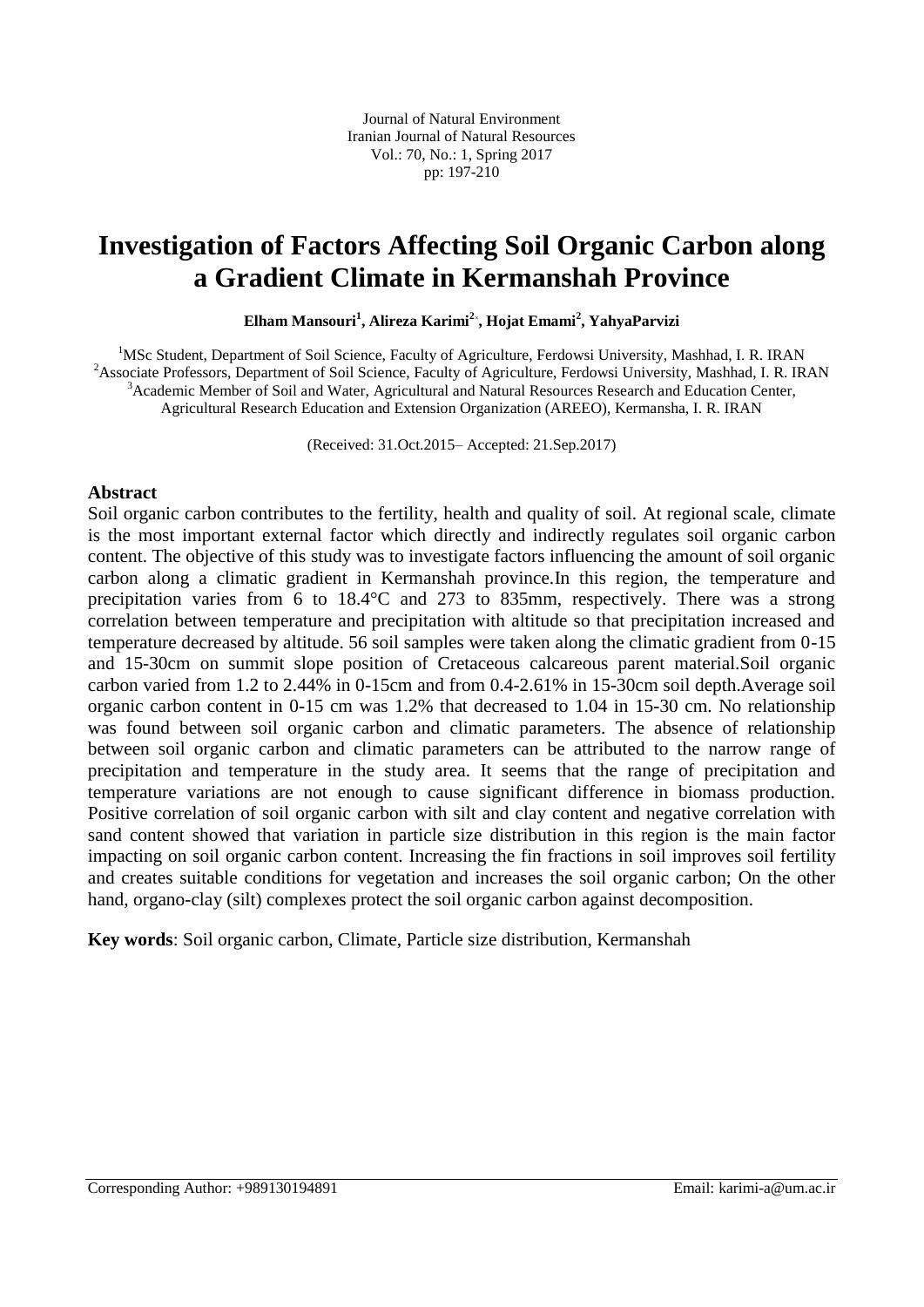Journal of Natural Environment Iranian Journal of Natural Resources Vol.: 70, No.: 1, Spring 2017 pp: 181-195

## **Evaluation of Green Roofs Impact on Air Temperature, Humidity and Carbon Dioxide Concentration in Tehran and Their Significance in Urban Sustainable Development**

**Masume Moghbel<sup>1</sup>**\* **, Ramin Erfanian Salim<sup>2</sup> , Mehrnush Ghadimi<sup>3</sup>**

1&3. Assistant Professors, University of Tehran, I. R. IRAN 2. Member of the Board and Deputy of Green Space of Municipal Parks and Green Spaces organization, I. R. IRAN

(Received: 29.May.2016– Accepted: 23.Sep.2017)

### **Abstract**

One of the most significant regulations of urban development and management in modern urbanism is attention to per capita green space. However, horizontal development of green space in Tehran is not economically plausible due to the increasing land price. Hence, the practical use of roofs and walls for vertical development of green space can be considered as a potential alternative for efficient utilization of urban land. Green roof, as a new approach of architecture and urbanism, is arisen from sustainable development concepts that can be used to increase the per capita green space and improve the quality of urban environment. The main objective of this study is to evaluate the genuine effect of green roofs on Tehran's microclimatic conditions and air quality. Two buildings with different roof covers (green and bitumen roof) were selected in district 17 of Tehran municipality and air temperature, humidity and carbon dioxide concentration data loggers were installed on both of them in three different status (inside the screen box, outside the screen box and near the surface). Also, to assess the indoor air quality, two air temperature and humidity data loggers were installed inside of both studied buildings. The measurements were set to be recorded in 15 minute intervals. According to the results, the obtained measurements illustrated significant differences between green roof and reference roof parameters. Depending on the measurement status, air carbon dioxide concentration of the green roof is 20-34 ppm lower than that of reference roof. Also, the green roof showed 1.4-6.1°C cooler air temperature and 10-17.5% higher air relative humidity than the reference roof. Furthermore, based on the results from monitoring the indoor air quality of studied buildings, the building with green roof has moderate temperature during the day. No special trend was detected for indoor humidity of either building.

**Keywords**: Green Roof, Microclimate, Environment, Tehran City.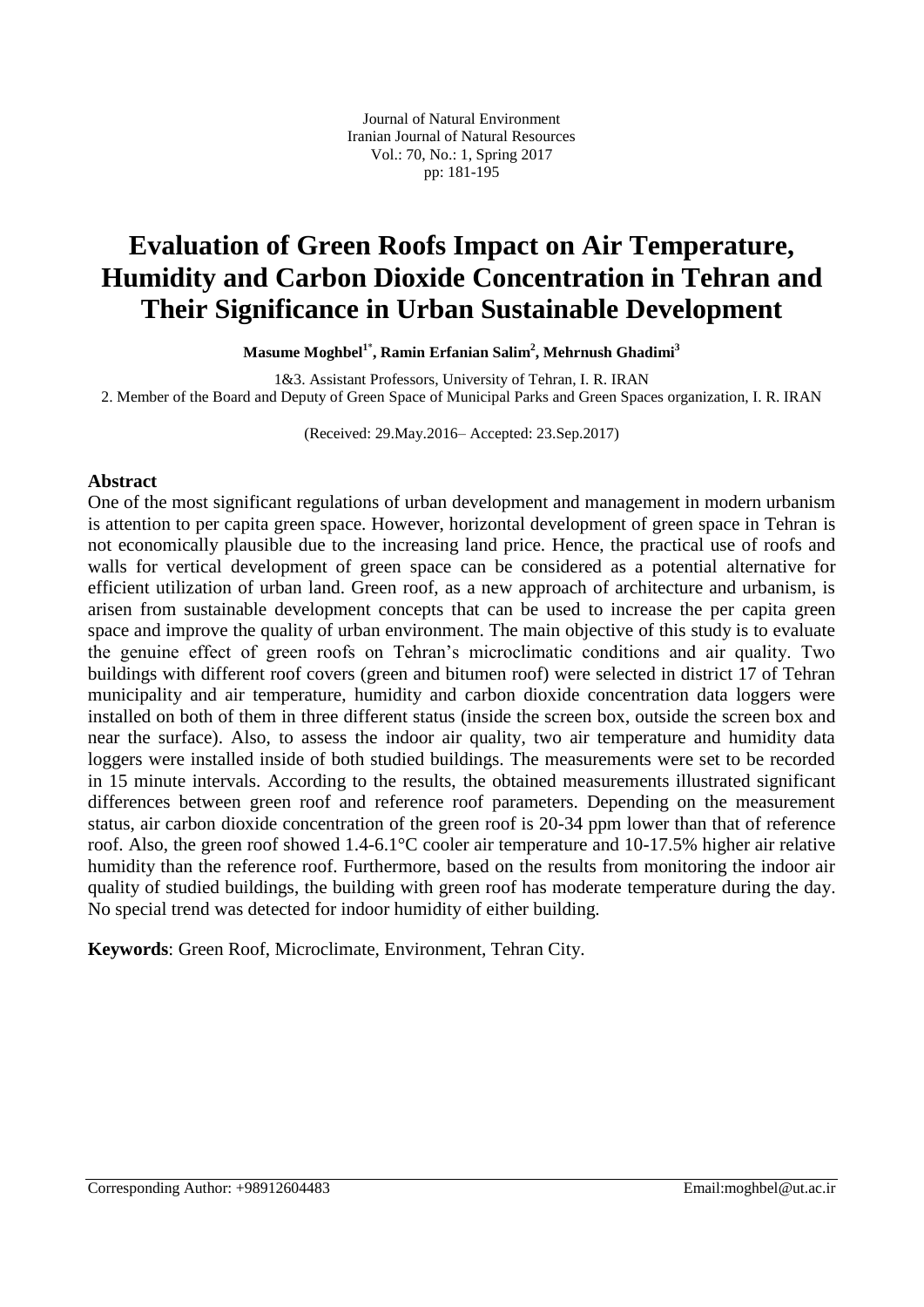Journal of Natural Environment Iranian Journal of Natural Resources Vol.: 70, No.: 1, Spring 2017 pp: 173-179

## **Morphological and Electrophoretical Comparison of Blood-Serum Proteins of** *Spermophilus fulvus* **and**  *Spermophilus xanthoprymnus* **(Mammalia: Rodentia) in Iran**

**Mohammad Moradi<sup>1</sup>**\* **and Soheil Eagderi<sup>2</sup>**

1. Professor, Department of Biology, Faculty of Science, University of Zanjan, Zanjan, I. R. IRAN 2. Associate Professor, Department of Fisheries, Faculty of Natural Resources, University of Tehran, Karaj, I. R. IRAN

(Received: 06.Feb.2016– Accepted: 25.Sep.2017)

#### **Abstract**

This study was conducted to study the demographic status of Iranian souslik of *Spermophilus*using genus through the analysis of blood-serum proteins and morphological features. For this purpose, the globulin and albumin protein of blood-serum of 48 specimens of *Spermophilus* genus were collected from North east (Mashhad and Bojnord), West (kurdestan, Hamadan, Ghazvin and Zanjan) and North-west of Iran (Pirahmadkandi, Kelisakandi and Nadloo villages) and were examined using the SDS-PAGE technique. Based on achieved results, there were 9-10 bands in globulin zone, 1-2 bands in post albumin zone, 2 bands in prealbumin zone for *S. xanthoprymnus* specimens in North-west of Iran and 9-11 bands in globulin zone, 2 bands in post albumin zone, 3 bands in prealbumin zone for *Spermophilus fulvus* specimens in North- east and West of Iran. They can be used along with the morphological and karyological characteristics to identify distribution of *S. fulvus* species in North-east and west of Iran, and *Spermophilusxanthoprymnus* species in Northwest Iran . In addition, habitat, and morphological charactrestics, along with their distributiob status, which were recorded during sampling, are presented.

**Key words:** *Spermophilus fulvus, Spermophilus xanthoprymnus,* Albumin,Globulin, Blood-serum.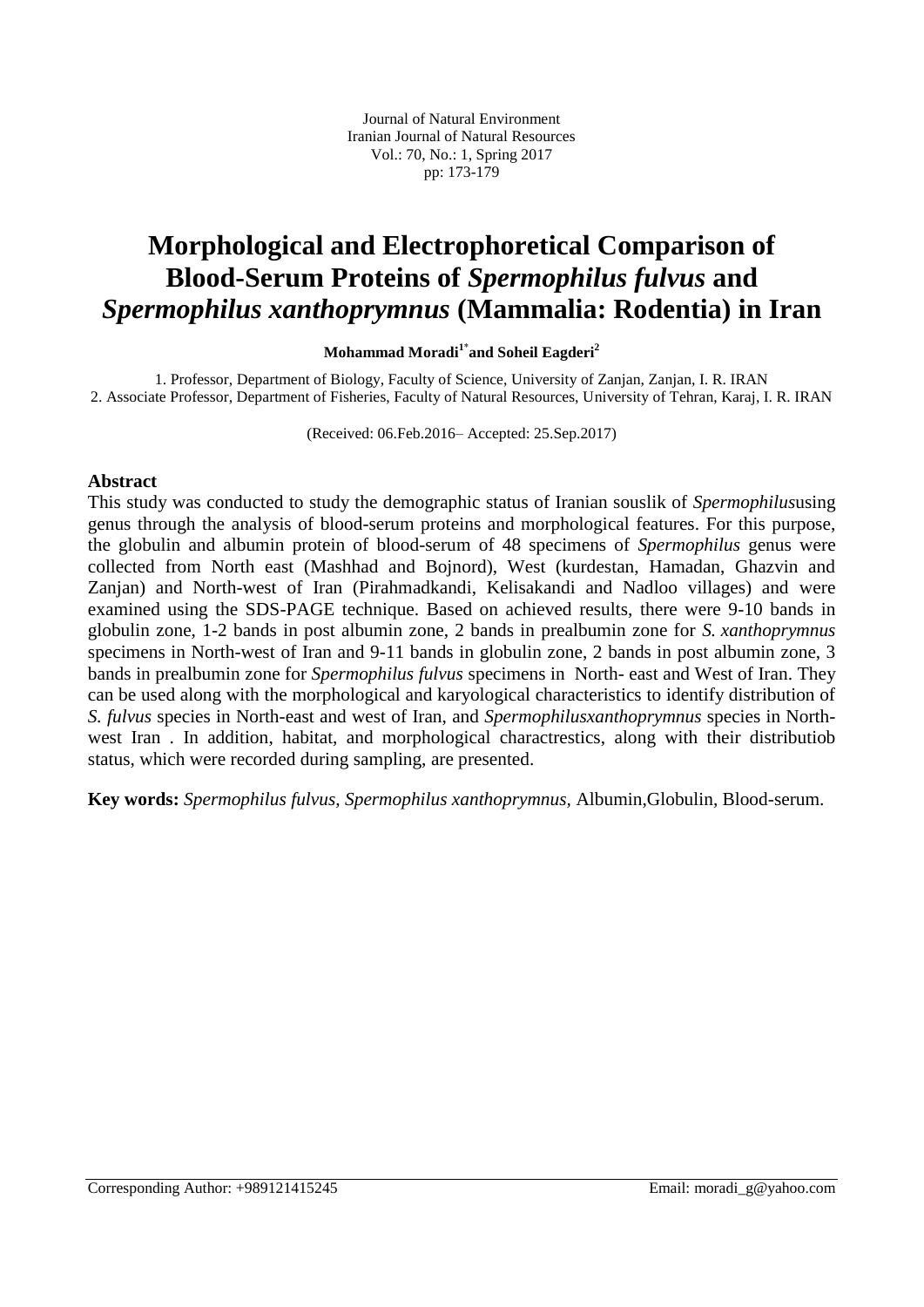Journal of Natural Environment Iranian Journal of Natural Resources Vol.: 70, No.: 1, Spring 2017 pp:161-172

## **Evaluation of the Biodegradation and Growth Ability of Kerosene by Several Bacteria Isolated from Oil-Contaminated Soil and Water**

**Mohammad Mojarrad<sup>1</sup> , Abbas Alemzadeh<sup>2</sup>\* , Golafarin Ghoreishi<sup>3</sup> , Mohammad Javaheri<sup>4</sup>**

1. Msc. of Biotechnology, Biotechnology Research Center, Shiraz University, Shiraz, I. R. IRAN 2. Associate Professor, Department of Crop Production and Plant Breeding, Faculty of Agriculture, Shiraz University, Shiraz, I. R. IRAN

3. Msc. of Biotechnology, Biotechnology Research Center, Shiraz University, Shiraz, I. R. IRAN

4. Department of Plant Pathology, Faculty of Agriculture, Shiraz University, Shiraz, I. R. IRAN

(Received: 25.Jun.2015– Accepted: 04.Dec.2016)

#### **Abstract**

Bioremediation is an effective approach to address inevitable spillage of oil. In this research, three soil and two wastewater samples contaminated by petroleum were collected from Bandar Abbas Refinery, Iran. These samples were used for isolation of bacteria, which can be used to clean polluted lands at 37°C. The biodegradation activity of the selected bacteria was analyzed by Gas Chromatography. The biochemical tests, 16S rDNA sequence, and API 20 E kit were utilized so as to idendify isolations. Nine strains were isolated and cultured in modified SSM medium at 37 °C. Four bacteria were selected for identification because of their high growth rate in kerosene tests. The identification tests showed that these bacteria belong to *Enterobactercloacae*, *Enterobacterhormaechei*, and two of them belong to *Enterobactersakazakii* that could degrade 32.24%, 11.98%, and 44.92% of 10% kerosene as sulfur source during 7 days, respectively. Hence, these bacteria had considerable potential to degrade kerosene in a short time and they can be considered as excellent candidates for petroleum biodegradation.

**Keyword:** Bioremediation, Kerosene, Enterobacter cloacae, Enterobacter hormaechei, Enterobacter sakazakii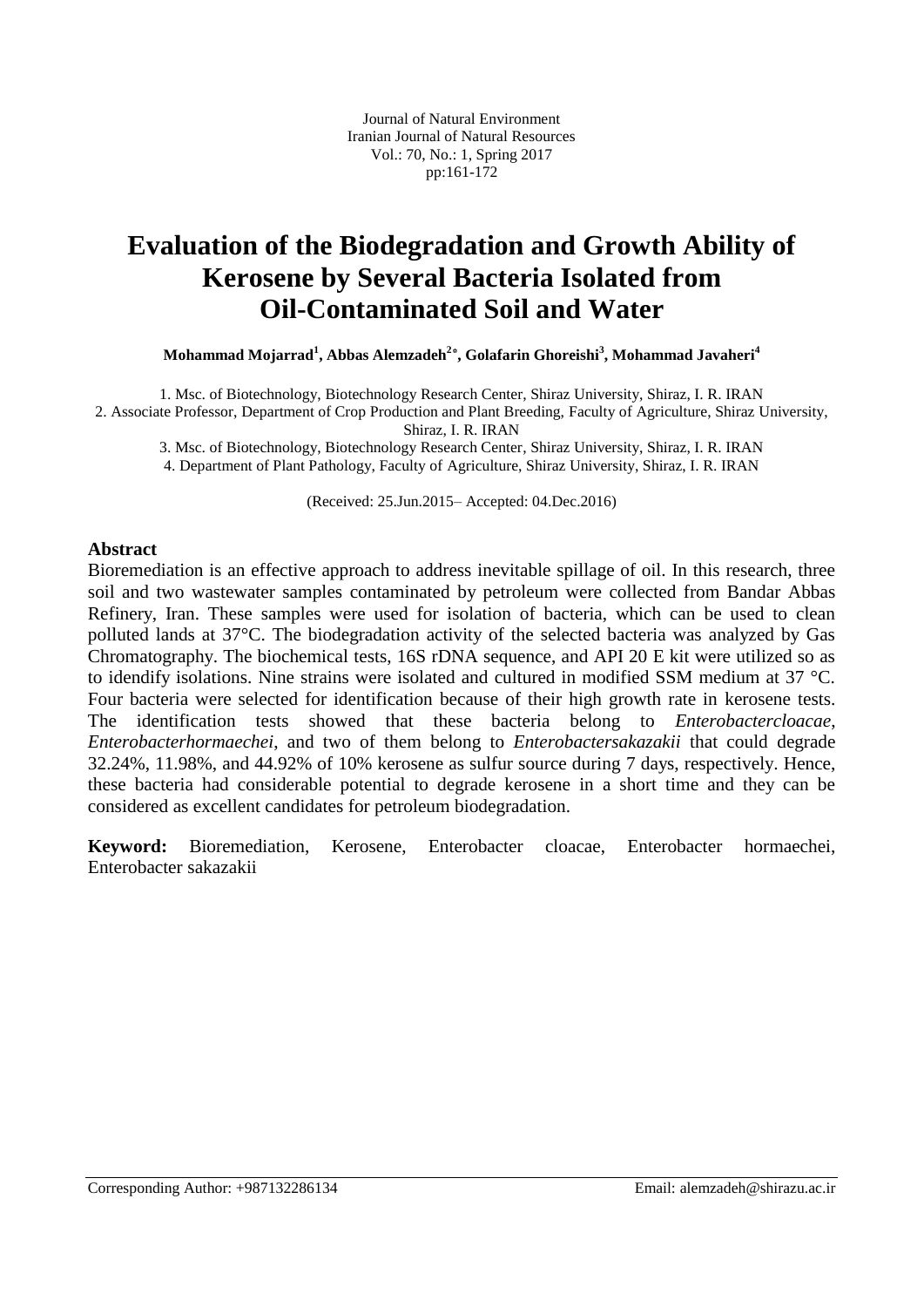Journal of Natural Environment Iranian Journal of Natural Resources Vol.: 70, No.: 1, Spring 2017 pp: 149-160

### **Negative Impacts of Future Climate Changes on Mountain Lacertid Lizards in Iran**

**Anooshe Kafash<sup>1</sup> , Masoud Yousefi2\***

1. Ph.D. Student of Environmental Engineering, Faculty of Natural Resources, University of Tehran, I. R. IRAN 2. Department of Environmental Engineering, Faculty of Natural Resources, University of Tehran, I. R. IRAN

(Received: 21.Aug.2016– Accepted: 21.Sep.2017)

#### **Abstract**

Three-lined Lacerta (*Lacerta media*) is a diurnal lizard species belonging to Lacertidae family. In present study, applying species distribution modeling techniques (SDMs) and Geographical Information Systems (GIS), the impacts of future climate change on distribution of this species were assessed. Results revealed that considerable proportions of current distribution of Three-lined Lacerta will be lost due to future climate changes. Moreover, the impact of future climate changes upon ecological niche breadth was studied using ENMTools. It was found that the breadth of ecological niche will decrease in response to climate change. Results of this study showed the likelihood of extinction local populations of Three-lined Lacerta due to future predicted climate change.

**Keywords:** Reptile, Extinction, Conservation, Ecological niche, MAXENT.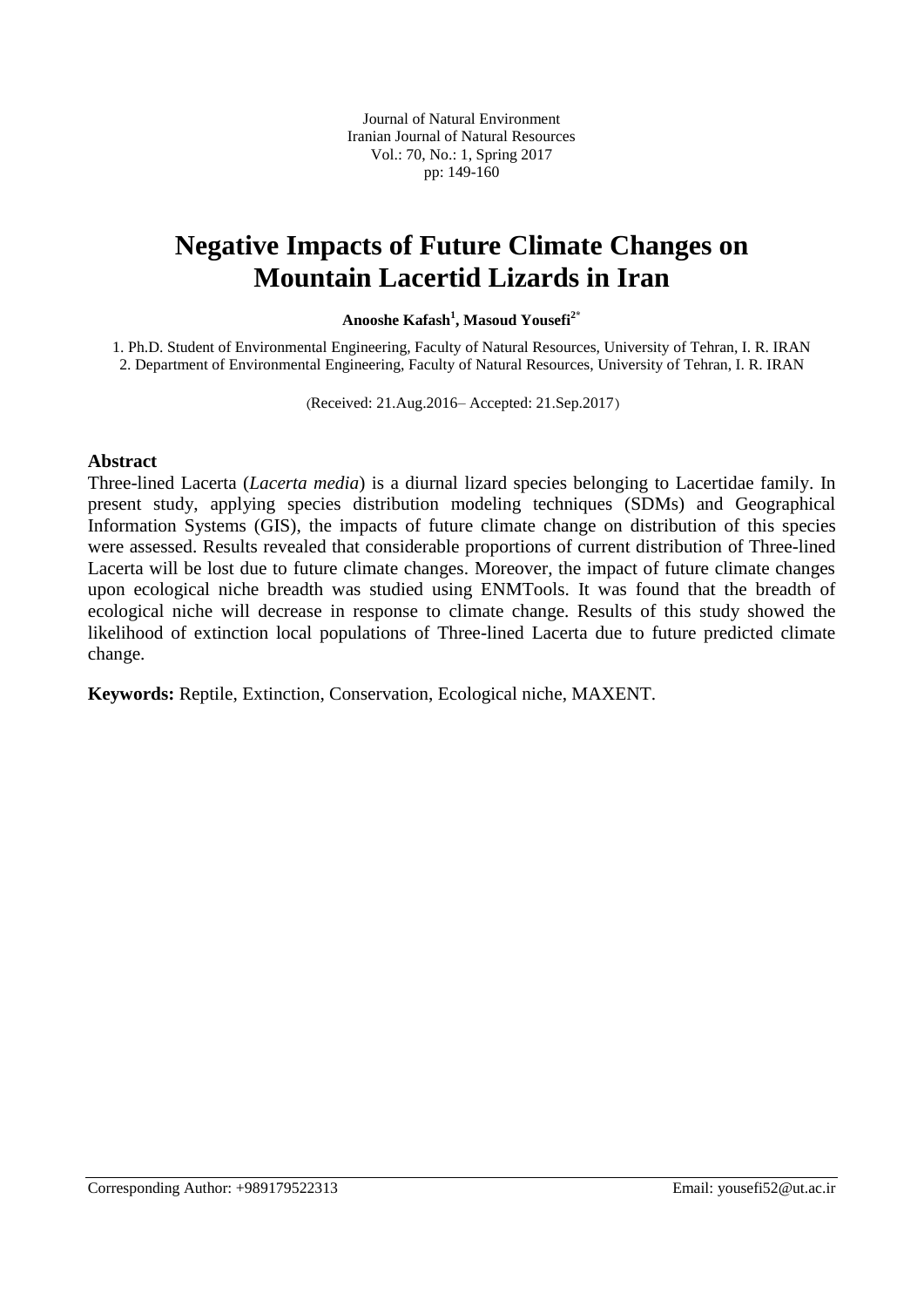Journal of Natural Environment Iranian Journal of Natural Resources Vol.: 70, No.: 1, Spring 2017 pp: 139-148

### **Prediction of CO<sup>2</sup> Emission Hotspot due to Land Use Change**

**Samereh Falahatkar1\* , Seyed Mohsen Hosseini<sup>2</sup>**

1. Assistant professor, Environmental Engineering Department, Faculty of Natural Resources and Marine Sciences Faculty, TarbiatModares University, I. R. IRAN

2. Professor, Forestry Department, Faculty of Natural Resources and Marine Sciences Faculty, TarbiatModares University, I. R. IRAN

(Received: 31.Jan.2016– Accepted: 20.Sep.2017)

### **Abstract**

Land cover/use change leads to emission of carbon stored in soil and vegetation as  $CO<sub>2</sub>$  gas. In this research, land use change of Deylaman region in Guilan province was modeled by LCM in 2050 based on 4 land use change sub-models and driver variables. Soil organic carbon was measured by Walkley-Black method and soil organic carbon density was calculated. Then, the change of soil organic carbon stock in different land uses was calculated based on the change of land use area. The results show that if land use change has a stable trend, the forest and rangeland area will decrease 9% and 23.4% respectively. Assuming that the environmental condition and the density of soil organic carbon are stable, this reduction of natural vegetation and expansion of cropland and residential areas will lead to the loss of soil organic carbon stock and emission of about 3.88  $*10<sup>5</sup>$ Mg carbon as  $CO<sub>2</sub>$  gas within the next 40 years.

**Key Words:** Soil Organic Carbon Stock, Carbon Dioxide, Land Use Change, LCM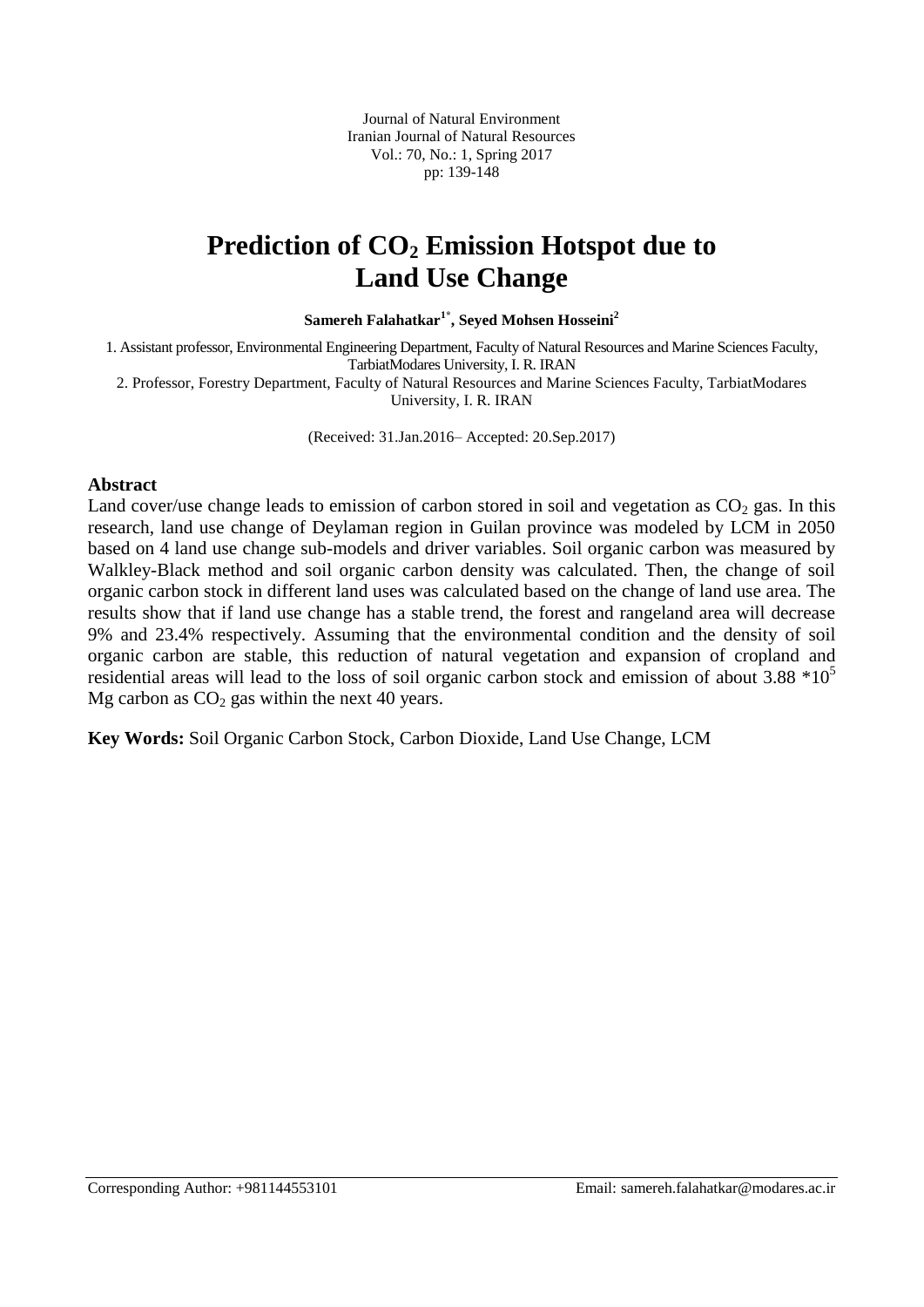# **Absorption of Ion of Cadmium Heavy Metal from Aqueous Solutions using Chitin Produced from Green Tiger Prawn Skin (***PenaeuseSemisulcatuse***) Persian Gulf: Kinetic Studies**

**Zara Isavandi<sup>1</sup>**\* **, Majid Mirjalili<sup>2</sup>**

1. Msc. of Polymer Engineering, Faculty of Polymer and Textile Engineering, Islamic Azad University, Yazd, I. R. IRAN 2. Associate Professor, Faculty of Polymer andTextile Enginerring, Islamic Azad University, Yazd, I. R. IRAN

(Received: 13.Sep.2015– Accepted: 13.Dec.2016)

#### **Abstract**

Nowdays, heavy metal contamination has turned into a big environmental concern. The aim of this study was investigating the removal and recovery of heavy metal cadmium from aqueos solutions through extracted chitin from the shell of Green Tiger shrimps (*PenaeuseSemisulcatuse*) of Persian Gulf. In this study, the effect of parameters such as pH, the concentration of metal ions, absorbent dosage and contact time on the efficiency of removal of cadmium ion were studied. Properties and characteristics of absorbent surface were analyzed by Scanning electron microscope (SEM) method. Maximum efficiency of absorption of cadmium ions by the prepared chitin was identified to be 94.27%. This efficiency was calculated in laboratory conditions including i.e. pH 6, the initial concentration of cadmium ion of 20 ppm, contact time of 80 min, the absorbent dosage of 3gr/L, temperature of 25 ºC, and the mixing speed of 200 rpm. To determine the mechanism of absorption, pseudo-first and pseudo-second kinetic model were used. The kinetic study showed that cadmium ion absorption process follows the pseudo second-order kinetic model.

**Kaywords:** shell of Green Tiger shrimps (*PenaeuseSemisulcatuse*), chitin, cadmium ion, absorption, kinetic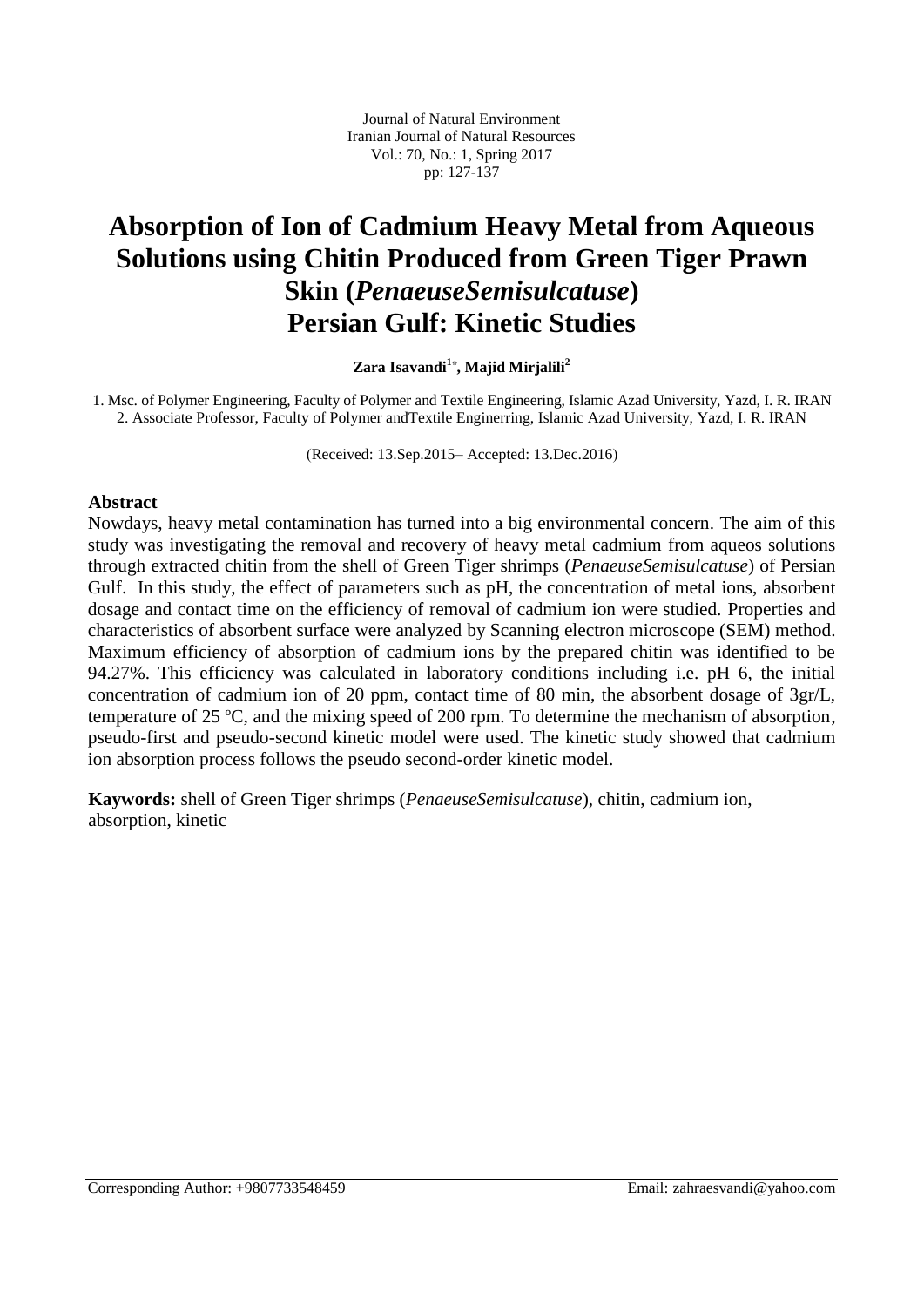# **Assessment of Environmental Components of Developing** *Feyzabad* **Irrigation and Drainage Network in line with Rural Development (Case Study:** *Feyzabad* **Irrigation and Drainage Network of Fars province)**

**Pouria Ataei<sup>1</sup> , Ahmad Yaghoubi Farani<sup>2</sup> , Nasim Izadi<sup>3</sup>**\*

1. Ph.D. Student of Agricultural Extension and Education, College of Agriculture, University of TarbiatModares, I. R. IRAN 2. Assistant Professor of Agricultural Extension and Education, Faculty of Agriculture, Bu-Ali Sina University, I. R. IRAN 3. Ph.D. Student of Agricultural Extension and Education, Faculty of Agriculture, Bu-Ali Sina University, I. R. IRAN

(Received: 21.Jul.2015– Accepted: 21.Sep.2017)

### **Abstract**

Environmental Impact Assessment (EIA) is donr to predict, recognize, and analyse in detail all positive and negative impacts of natural and human environment plans. Accordingly, the purpose of current study was measurement of environmental components (physical, ecological and socio-cultural) of establishing *Feyzabad* irrigation and drainage network in Fars province. In this study, ICOLD Matrix method was used. In this method, the environmental components of each project activity in the construction and operation phases were measured. Findings revealed that plans left positive impacts upon environment on the whole (+148 score). It must be noted that, the socio-cultural, ecological and physical environments respectively received +187, -13 and -26 scores. In other words, negative impacts on the environment were insignificant in comparison with positive effects. Therefore, implemention of *Feyzabad* irrigation and drainage network project in Fars province, once standards are observed, is allowed. According to results, some recommendations have been presented at the end.

**Keywords:** Environmental Impact Assessment, Irrigation and drainage network, Rural development, Fars province.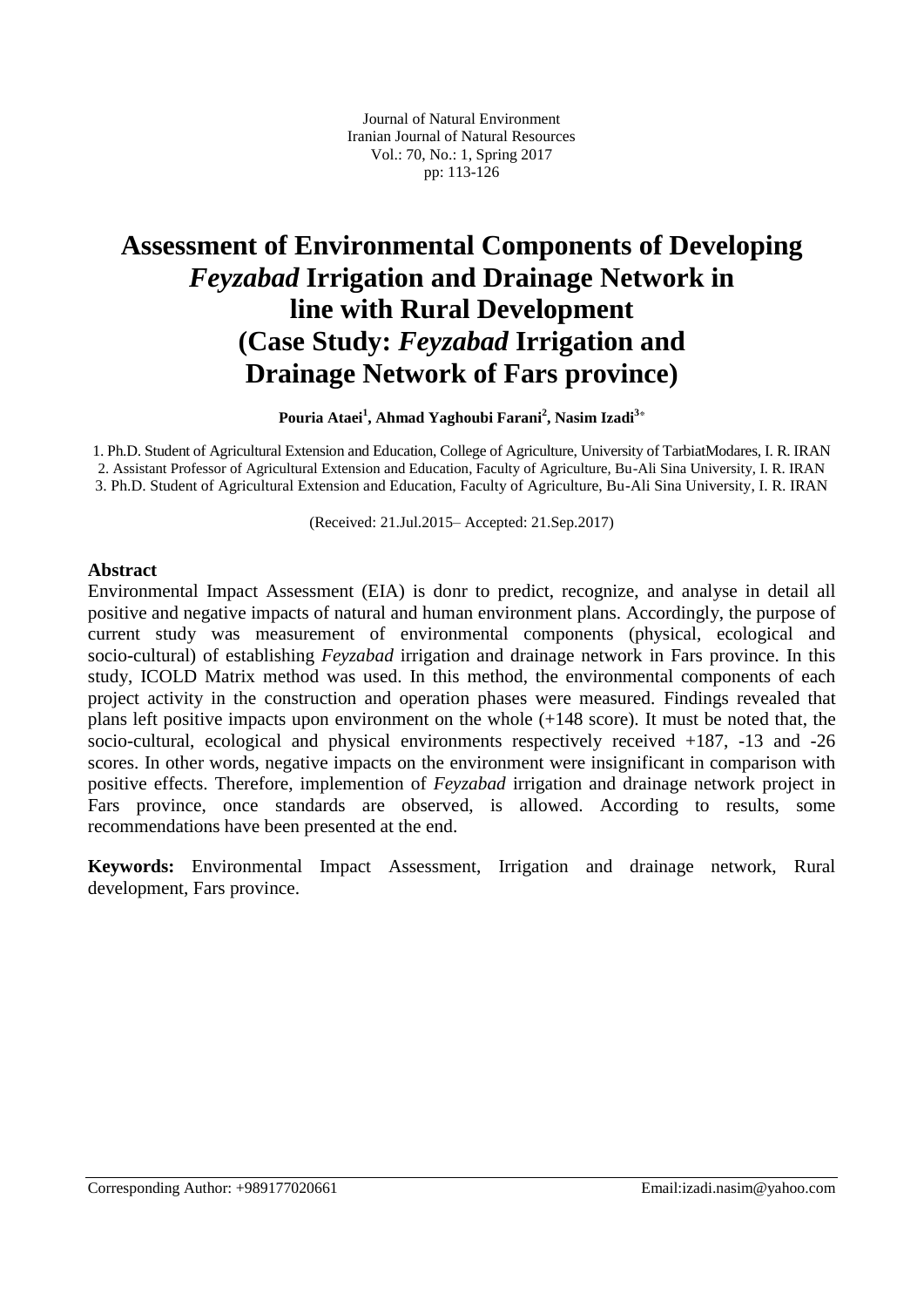Journal of Natural Environment Iranian Journal of Natural Resources Vol.: 70, No.: 1, Spring 2017 pp: 99-112

### **Equilibrium and Kinetic Study of Absorption Behavior of Cd Ions from Aqueous Solutions using Egg Shell Nano-Particles**

**Behzad ShamsiZadeh Fard<sup>1</sup> , Hossein Esmaeili<sup>2</sup>**\*

<sup>1</sup>Department of chemical engineering, Bushehr Branch, Islamic Azad University, Omidiye, I. R. IRAN <sup>2</sup>Department of chemical Engineering, Bushehr Branch, Islamic Azad University, Bushehr, I. R. IRAN

(Received: 15.Oct.2015– Accepted: 22.Oct.2017)

### **Abstract**

Heavy metals are non-degradable in the environment and can be dangerous for many species. So, removal of heavy metals from water and wastewater is an important process. In this study, absorption of Cadmium ion from the aqueous solution using egg shell nanoparticles has been investigated. For this purpose, effect of several parameters such as pH, concentration of absorbent, contact time, initial concentration of metal ion and agitation speed were studied.The best efficiency for absorption of Cd ions by this absorbent is determined 99.1 % obtained at temperature, pH, contact time, the concentration of adsorbent, initial concentration of Cd ion and agitation speed of  $30^{\circ}$ C, 9, 40 min, 5 g/L, 20 mg/L and 200 rpm, respectively. The pseudo first order and pseudo second order kinemtic models were used for consideration of kinetic behaviors of experimental data that pseudo second order kinematic model had more ability to describe the kinetic behavior of nanoadsorbent. Also, to study the equilibrium behavior of absorbents, two equations such as Longmuir and Freundlich were used which both models showed high ability to describe the isotherms behavior. So, this absorbent can be used as a natural and cheap absorbent.

**Key words:** Cadmium ions, Kinematic and isotherm models, Egg shell nanoparticles, Absorption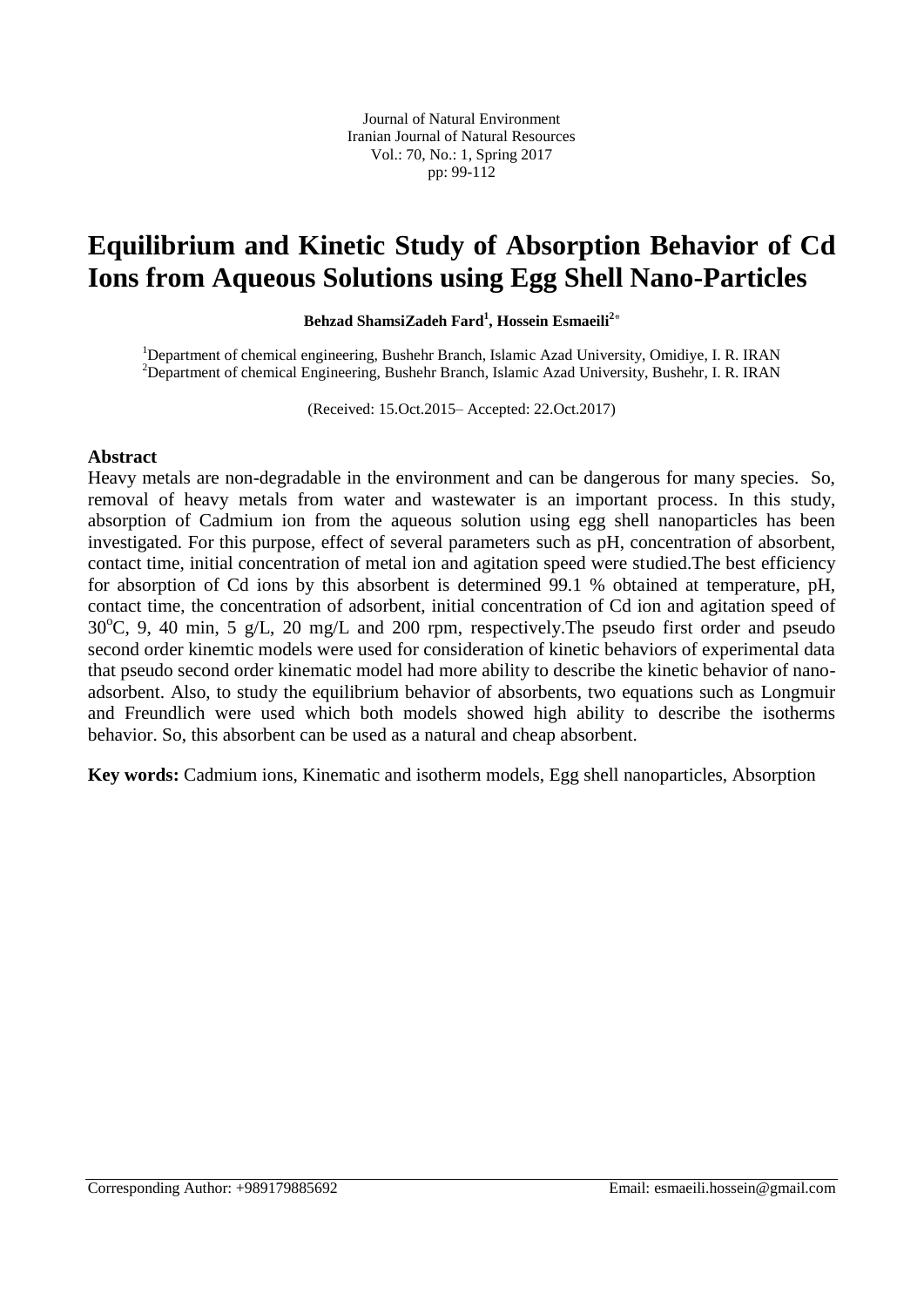Journal of Natural Environment Iranian Journal of Natural Resources Vol.: 70, No.: 1, Spring 2017 pp: 87-98

## **The Impact of Sodium Bicarbonate and Pyrolysis Temperature and on the Efficiency of Palm Leaf Residues on Zinc and Cadmium Removal from Aqueous Solution**

**Leila Zare<sup>1</sup> , Reza Ghasemi-Fasaei<sup>2</sup>**\*

1. PhD student, Department of Soil Sciences, Faculty of Agriculture, Shiraz University, I. R. IRAN 2. Associate Professor, Department of Soil Sciences, Faculty of Agriculture, Shiraz University, I. R. IRAN

(Received: 08.Jun.2016– Accepted: 20.Sep.2017)

### **Abstract**

The main purpose of this study was to examine the applicability of Palm leaf residues and biochars in the removal of zinc and cadmium from aqueous solutions. Four absorbents including untreated palm leaf, palm leaf treated with 0.3 M sodium bicarbonate, palm leaf biochar at 400<sup>°C</sup> and palm leaf biochar at 600<sup>°C</sup> were used. Results showed that all applied absorbents removed more Cd in comparison with Zn. Overall, studied adsorbents in the removal of both metals ranked as follow: untreated palm leaf < palm leaf treated with 0.3 M sodium bicarbonate < palm leaf biochar at  $400^{\circ}$ C < palm leaf biochar at  $600^{\circ}$ C. Our results showed that Freundlich and Langmuir isotherms were the best models describing the removal of Cd and Zn from aqueous solutions due to their relatively low standard error of estimate and high coefficients of determindation. According to the results, it seems that palm leaf biochar could be an effective and low-cost adsorbent for the removal of toxic heavy metals from polluted water.

**Key words**: Palm leaf, sodium bicarbonate, Biochar, Zinc and Cadmium.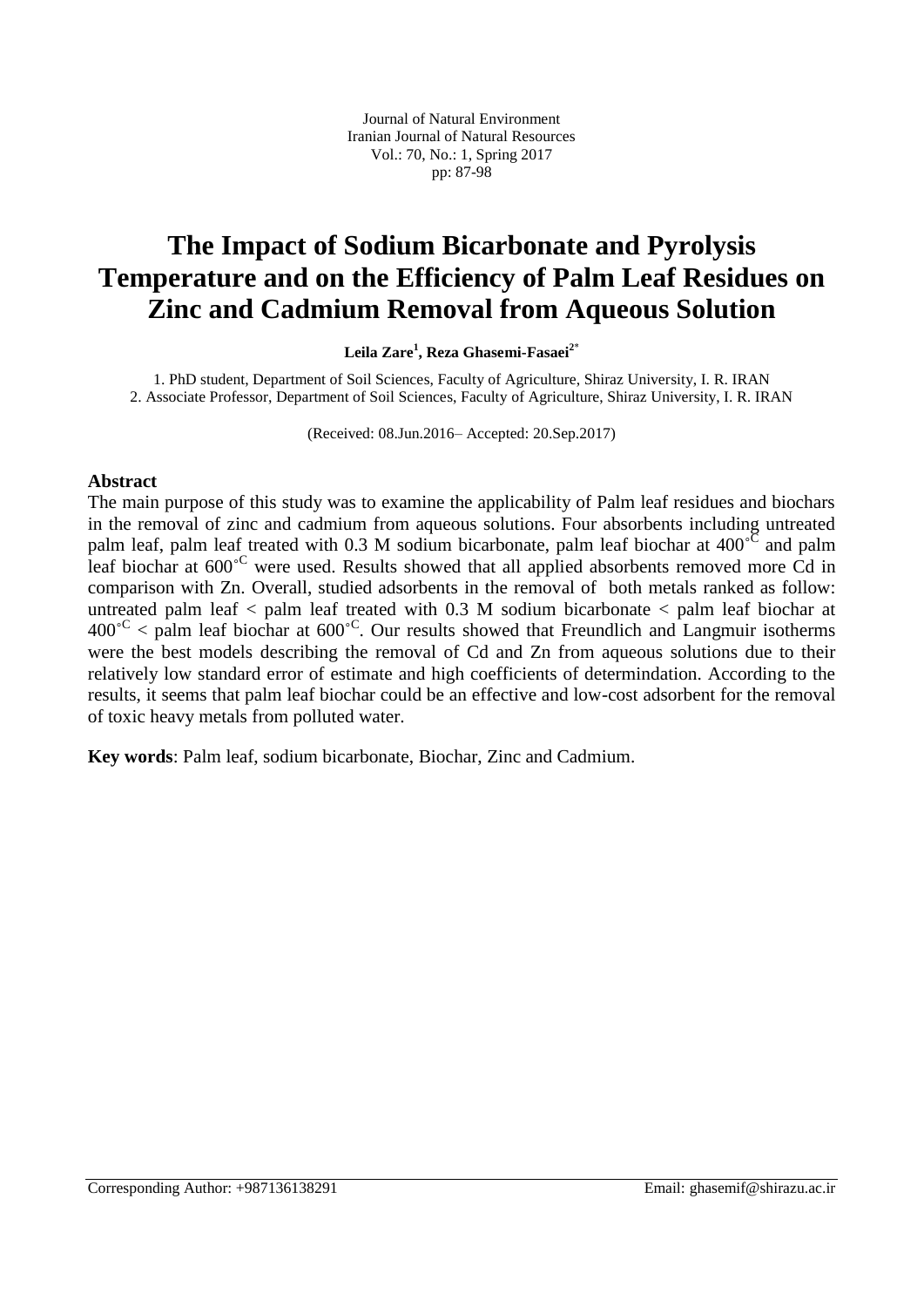# **Measurement of Mercury Concentration in the Hair and Milk of Mothers and its Relation with the Number of Dental Amalgam Filling and Mother's Diet (Case study: City of Zahedan)**

**Sanaz Khammar<sup>1</sup>**\* **, Alireza Pourkhabbaz<sup>2</sup> , Reza Dahmardeh Behrooz<sup>3</sup>**

1. PhD student of Environmental Pollution, Department of Environment, Faculty of Natural Resources and Marine Sciences, University of TarbiatModarres, Noor, Mazandaran, I. R. IRAN

2. Department of Environmental Sciences, Faculty of Natural Resources an Environmental, University of Birjand, Birjand, South Khorasan, I. R. IRAN

3. Department of Environmental Sciences, Faculty of Natural Resources, University of Zabol, Zabol, Sistan, I. R. IRAN

(Received: 24.May.2016– Accepted: 27.Sep.2017)

#### **Abstract**

In this study, some traits of mothers including; dietary habits and dental care, the length of pregnancy, and number of children that influence upon concentration of mercury in their milk and hair were examined. Forty healthy mothers were selected and their milk and hair were sampled. Mean mercury concentration in their milk and hair was found 1.23 ( $\mu$ g / g) and 1.81 ( $\mu$ g / g), respectively. The analysis showed that fish consumption and number of dental amalgam fillings were the factors which had positive correlation with mercury concentration of mothers. The effect of factors such as number of children, length of pregnancy, fruit consumption and the birth weight of infants had negative impact on mercury level of mothers. Preventive strategies against mercury exposure include consuming appropriate portions of fish of low mercury, better dental care, and proper nutrition during pregnancy.

**Keywords:** Maternal Factors, Mercury, Milk, Hair.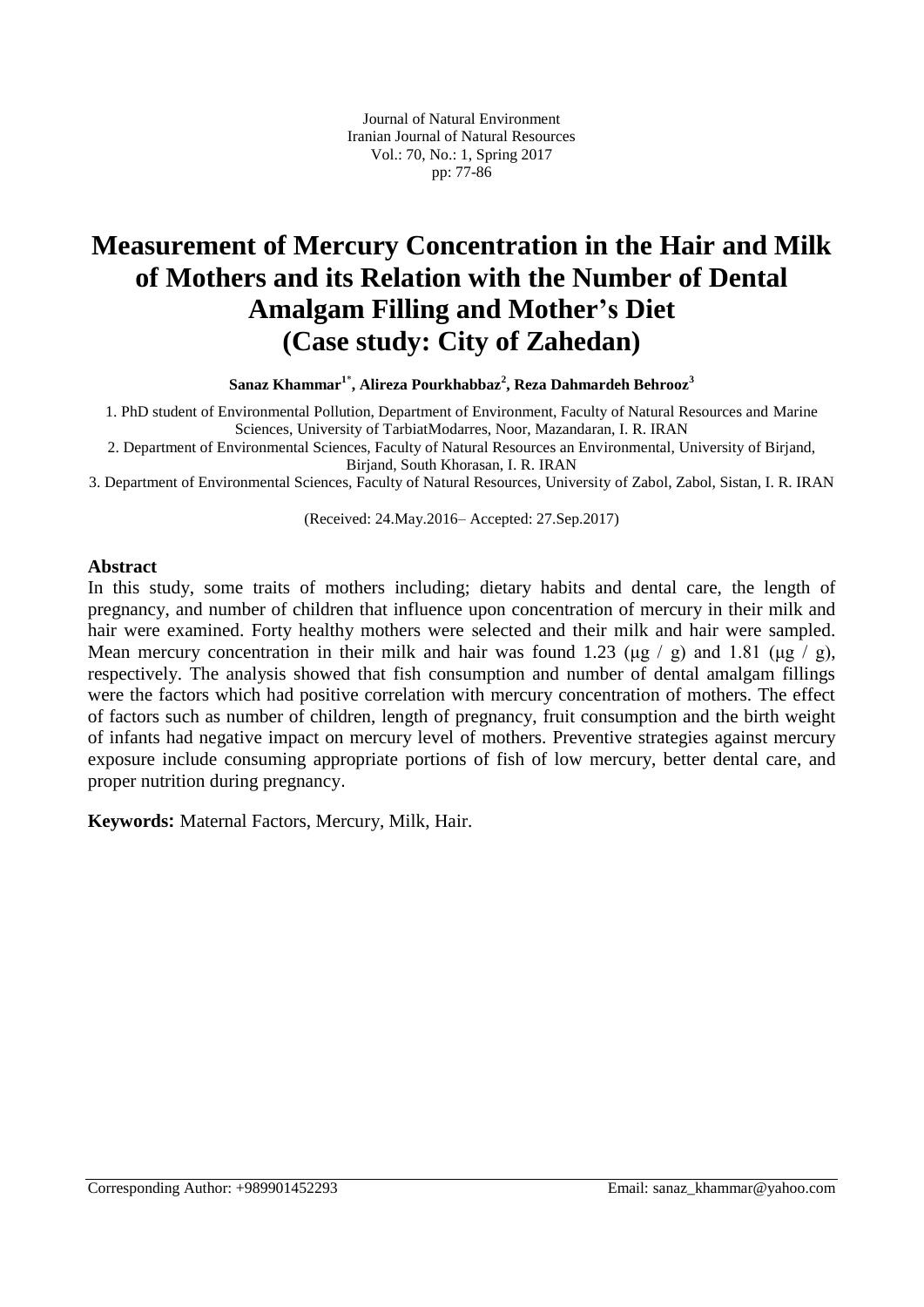## **Identification of Factors Impacting on Satisfaction of General Tourists and Tourists of Recreational Regions in Karaj-Chalous Road**

#### **Reihaneh Khaleghpanah<sup>1</sup> , Ali Jahani<sup>2</sup>**\*

1. MSc student of Environmental Engineering, land-use planning Area of Study, Faculty of Environment, Karaj, I. R. IRAN 2.Assistant professor, Natural Environment and Biodiversity Department, Faculty of Environment, Karaj, I. R. IRAN

(Received: 20.Dec.2015– Accepted: 20.Sep.2017)

### **Abstract**

Nowadays, people are increasingly turning to recreational activities, especially nature-based recreations. In this research, personal characteristics of tourists and factors which affect on their satisfaction were investigated through social studies and value judgments. Accordingly, 110 questionnaires were randomly filled by general tourists of Chalous Road and 210 questionnaires were filled by tourists of recreational regions in 7 identified regions. Then, the reliability of the questionnaire was measured using Cronbach's Coefficient Alpha in SPSS. The coefficient value was 0.79 for general tourists and 0.73 for tourists of recreational regions. In the next step, correlation of factors, which are related to satisfaction of tourists, was analyzed through calculation of the Spearman correlation coefficient in SPSS. In general, a significant relationship was detected between satisfaction level and service quality, host behavior quality, environmental quality, and management and planning quality at 99%confidence level. However, regarding the population of general tourists of Chalous Road, there was no significant relationship between satisfaction level and improvement of management and planning quality at 95% confidence level.

**Keywords:** Chalous road, Satisfaction, Social studies, Tourism attraction, Value judgment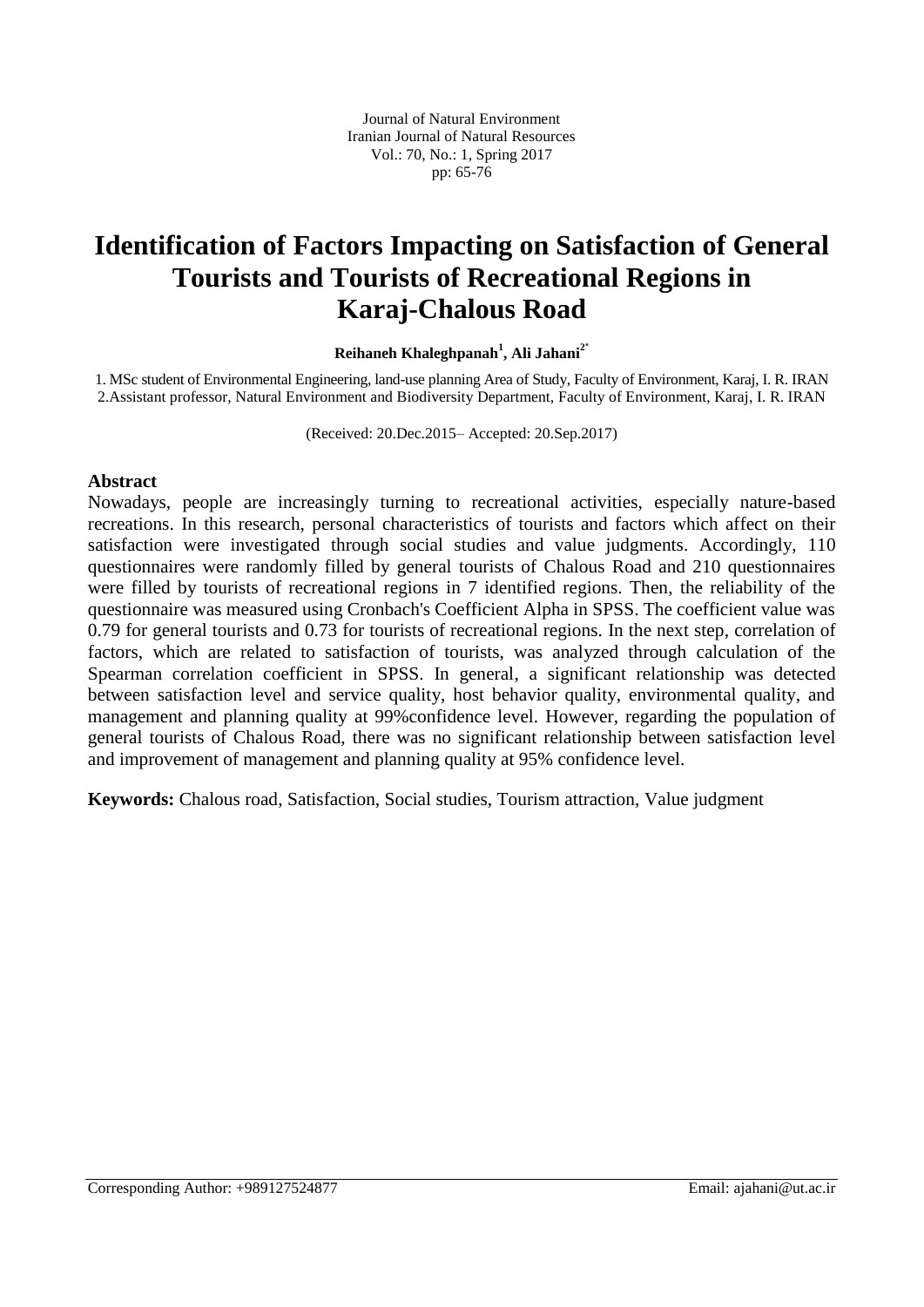Journal of Natural Environment Iranian Journal of Natural Resources Vol.: 70, No.: 1, Spring 2017 pp: 53-64

### **Response of Flooded Weeping Willow Seedlings to a Heavy Metal ( Zinc)**

**Azemat Hosseiny Mojarrad<sup>1</sup> , MasoudTabari Kouchaksaraei<sup>2</sup>**\* **, Seyed Ehsan Sadati<sup>3</sup>**

1. M.Sc. Student of Forestry, Faculty of Natural Resources and Marine Sciences, TarbiatModares University, I. R. IRAN

2. Professor, Faculty of Natural Resources and Marine Sciences, TarbiatModares University, I. R. IRAN 3. Assistant Professor, Research Center of Agriculture and Natural Resources of Mazandaran, I. R. IRAN

(Received: 20.Oct.2015– Accepted: 26.Sep.2017)

#### **Abstract**

This study investigates the tolerance of weeping willow (*Salix babylonica* L.) seedlings grown in flooded regime against different concentrations of zinc (Zn) heavy metal. For this purpose, in a sheltered status under flooding conditions the seedlings had been exposed to five different levels of zinc concentration (0, 100, 1000, 1500 and 2000 µm) for 120 days. Seedling survival in all Zn concentrations was 100%. With the increase of Zn concentration, diameter growth, leaf area, specific leaf area of seedlings did not change, but in most of Zn levels, shoot growth, leaf dry biomass and total dry biomass decreased. In each Zn treatment, Zn concentration was greater in root than in shoot. The highest translocation factor  $(0/59)$  was observed in 1000  $\mu$ m. Tolerance index of shoot and root in higher Zn concentrations was >90%. With regard to the 100% survival, suitable growth and good tolerance index of seedlings, it can be stated that in flooding conditions this species has high ability for refining the Zn-contaminated soils until concentration of 2000  $\mu$ m. Thus, we recommend, the ability of phytoremediation of the flooded seedlings of weeping willow at higher Zn concentrations, as well as, the capability of its root filtering for remediation of the polluted soil and water of the industrial and agricultural activities to be considered by researchers.Likewise, plantation of weeping willow in urban green space, coasts and plateaus, rivers margins and flooded environments polluted to zinc heavy metal should be considered in operational programs.

**Keywords:** Flooding regime, Tolerance Index, Translocation Factor, Weeping willow, Zinc (Zn)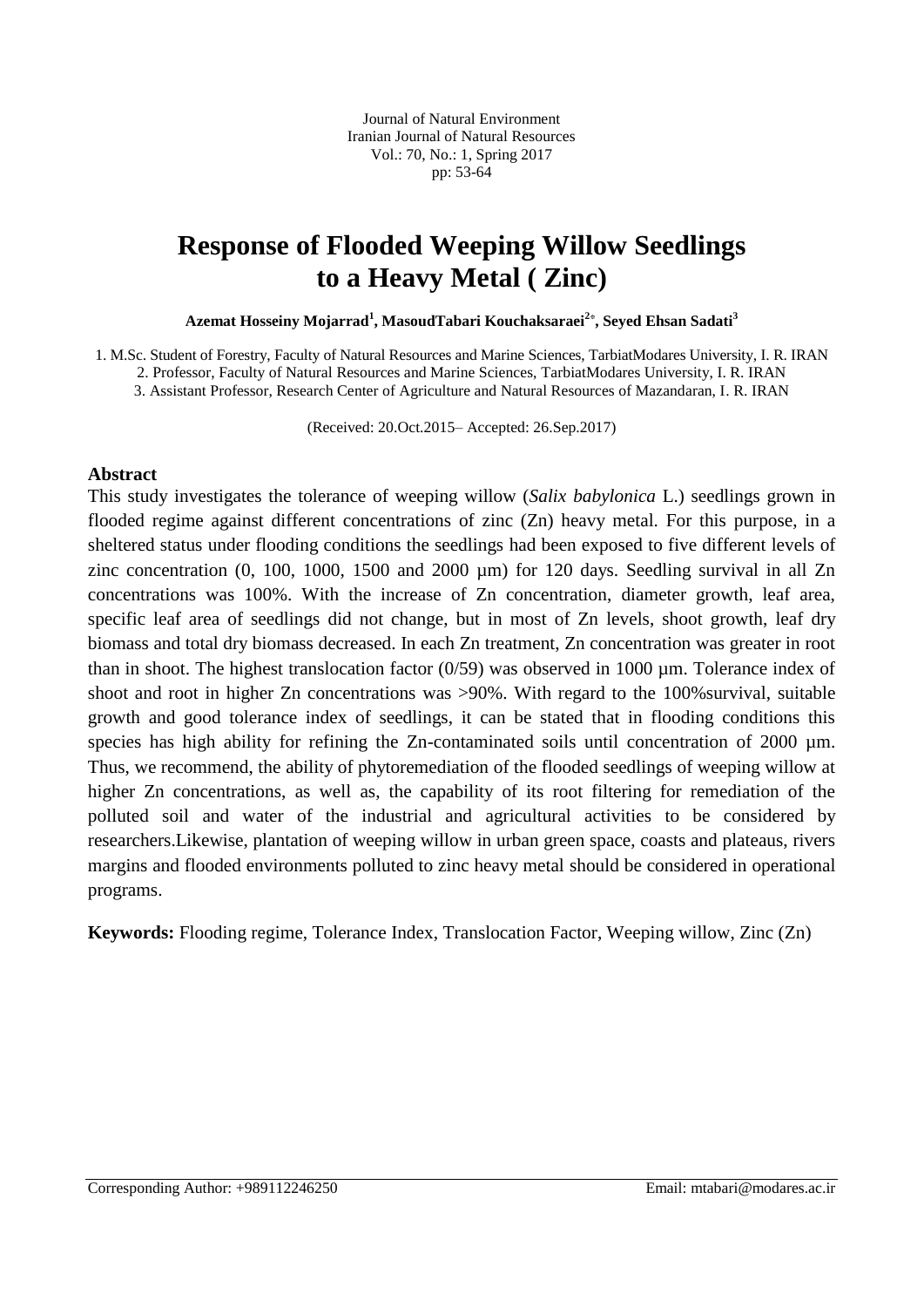Journal of Natural Environment Iranian Journal of Natural Resources Vol.: 70, No.: 1, Spring 2017 pp: 37-51

### **Zoning the Recreational Capacity of Yasuj's Forest Park using Multi-Criteria Decision Methods in GIS**

**Shakiba Jahangirian<sup>1</sup> , Alireza Salehi<sup>2</sup>**\*

<sup>1.</sup> M.S. Graduated Student of Forestry, Faculty of Agriculture, University of Yasouj, I. R. IRAN <sup>2</sup> Assistant Prof., Faculty of Agriculture, University of Yasouj, I. R. IRAN

(Received: 25.Oct.2015– Accepted: 20.Sep.2017)

#### **Abstract**

Yasuj's forest park with an area about 1000 ha is located in Northeast of Yasuj in Iran. To implement the zoning of the recreational capacity of the park and to map suitable areas for centralized and decentralized recreations and to determine the required areas for rehabilitation and restoration, by searching references, attending to the existing standard criteria and using experiences of expertise with attending to the circumstance of the park and the available data in this context, the important criteria impacting upon process of evaluation of park's recreational capacity were selected. Using AHP, these selected criteria were prioritized. Health and security were found of the highest priority but the criterion of forest strata was of the lowest priority i.e the twenty-second criterion. The criteria of slope, distance of access to roads, type of landscape, distance of access to water sources, altitude, percentage of tree cover density and aspects were selected as data layers which providing maps of them was feasible. And then based on these criteria; a model to investigate the recreational capacity of the park was developed. According to the suggested model and using Weighted Linear Combination in GIS, the zoning map of the park was created. Calculated areas for the zones showed that 581.7 ha of park's area is suitable for decentralized recreation, 269.2 ha for rehabilitation, 99.32 ha for centralized recreation and 88.7 ha of the park's area, because of the slopes over than 60 percent, should be kept as the protected zone.

**Keywords**: Analytic hierarchical process, Boyer Ahmad, Centralized recreation, Decentralized recreation, Ecotourism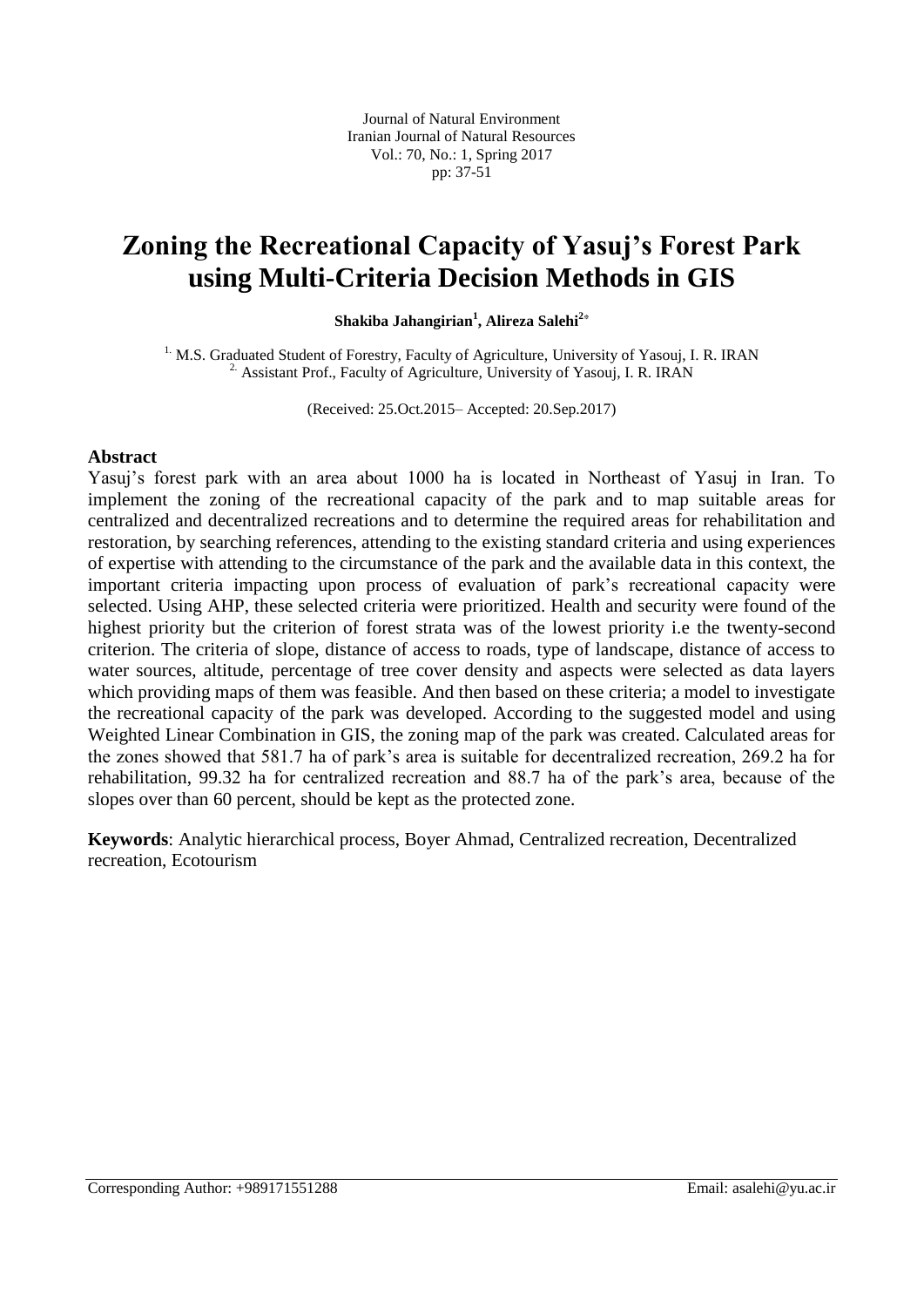Journal of Natural Environment Iranian Journal of Natural Resources Vol.: 70, No.: 1, Spring 2017 pp: 15-35

### **Monitoring and Analysis of Landscape Pattern of Lorestan Province and its Change Process in GIS Environment**

**Mohsen Japelaghi <sup>1</sup> , Mehdi Gholamalifard<sup>2</sup>**\* **, Kamran Shayesteh<sup>3</sup>**

1. M.Sc. of Environmental Engineering, Department of Environment, Faculty of Natural resources and Environment, Malayer University, Malayer, Hamedan, I.R. IRAN

2. Assistant Professor, Department of Environment, Faculty of Natural Resources, TarbiatModares University, Noor, Mazandaran, I. R. IRAN

3. Assistant Professor, Department of Environment, Faculty of Natural Resources, Malayer University, Malayer, Hamedan, I. R. IRAN

(Received: 20.Sep.2015– Accepted: 19.Sep.2017)

#### **Abstract**

This research was an attempt to study land cover changes of Lorestan province during 1989 to 2013 and results of this investigation were applied in landscape pattern and change process analysis. This study was done using five landscape pattern metrics consisting of Normalized Entropy, Edge Density, Patch Area, Patch Compactness and Relative Richness and 10 landscape change processes consisting of Attrition, Aggregation, Dissection, Creation, Shrinkage, Perforation, Shift, Deformation, Enlargement and Fragmentation. Results showed that from 1989 to 2013, about 5166.7  $\text{km}^2$  of forests were destroyed and residential areas expanded about 47.71  $\text{km}^2$ . In this period the rate of deforestation was about 1.68 percent/year. Also, the results of Lorestan landscape pattern analysis showed these changes: Normalized entropy changes from 0.00189 to 0.313, Relative richness from 11.19 to 22.82 percent, Edge density from 0.002 to 0.44 m/ha, Patch area from 92.04 to 193171.7 ha and Patch compactness from 0.006 to 0.568 patches in 100ha. Indeed, four processes including Attrition, Aggregation, Creation and Dissection occurred in study area. Results of this research can be used in policy making and management measures.

**Key words:** Land cover, Landscape Pattern Analysis, Landscape Change Process, Lorestan Province.